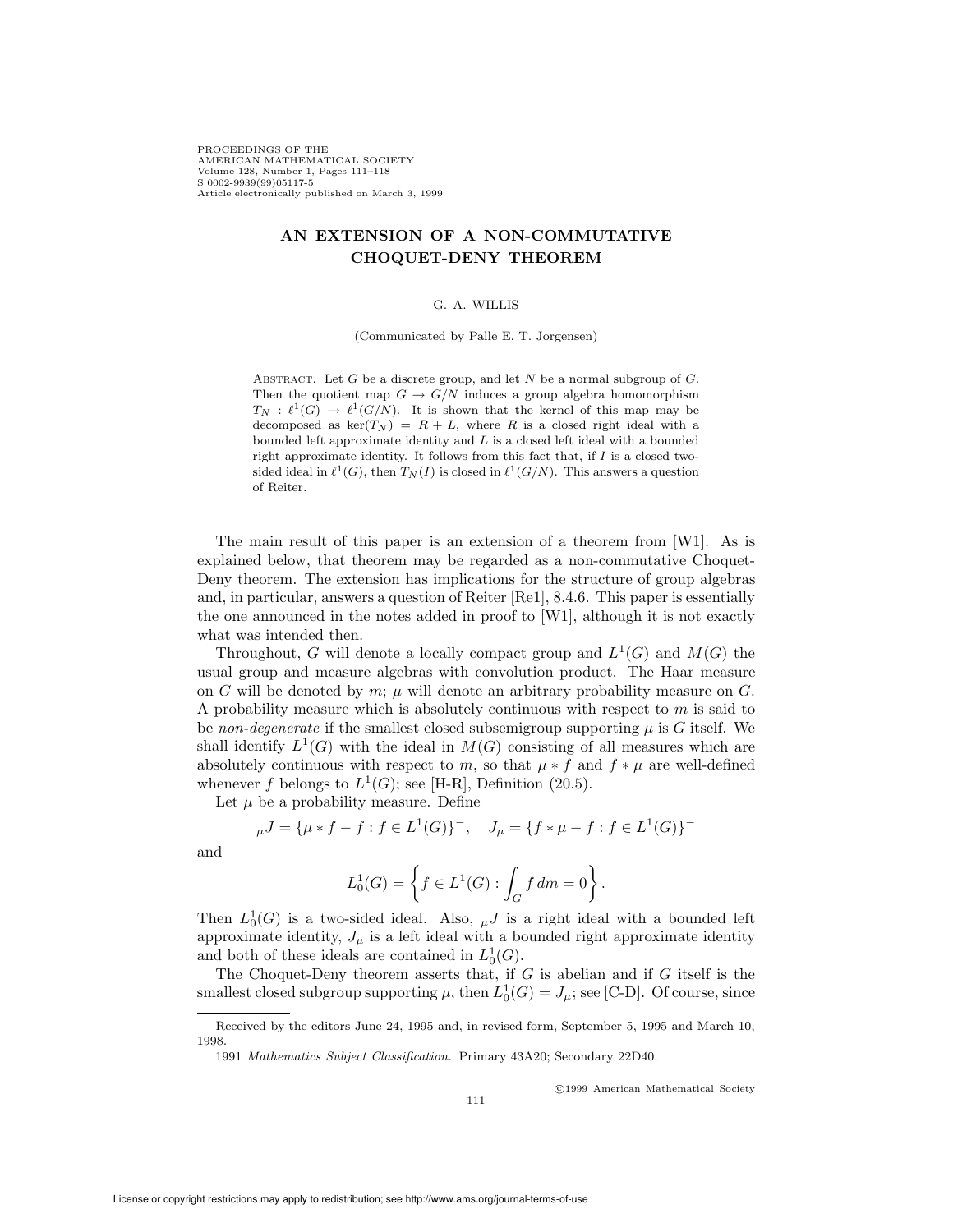G is abelian,  $_{\mu}J = J_{\mu}$  in this case. It cannot be true in general that  $L_0^1(G) = J_{\mu}$ because  $J_{\mu}$  has a bounded right approximate identity but  $L_0^1(G)$  does not have a bounded right approximate identity unless  $G$  is amenable; see [Re2]. In [W1], the following non-commutative version of the Choquet-Deny theorem is proved:

**Theorem 1.** Let  $\mu$  be a non-degenerate probability measure on G. Then

$$
L_0^1(G) = \mu J + J_\mu.
$$

(A new and clearer proof of this theorem is sketched below.)

The present paper concerns relativisations of Theorem 1, in the sense defined in [Re1]. Let N be a closed, normal subgroup of G and denote by  $T_N : L^1(G) \to$  $L^1(G/N)$  the group algebra homomorphism induced by the quotient map  $G \to$  $G/N$ . Note that, if  $N = G$ , then  $\ker(T_N) = L_0^1(G)$ . Also, when  $\mu$  is supported in N,  $J_{\mu}$  and  $_{\mu}J$  are contained in ker(T<sub>N</sub>).

We can therefore hope to relativise Theorem 1 by proving, for each normal subgroup  $N$ , any of the following, successively weaker, statements:

(1) for each pair,  $\mu_1$  and  $\mu_2$ , of non-degenerate probability measures on N,

$$
\ker(T_N) = \mu_1 J + J_{\mu_2};
$$

(2) for each non-degenerate probability measure,  $\mu$ , on N,

$$
\ker(T_N) = \mu J + J_\mu;
$$

(3) there is a probability measure,  $\mu$ , on N such that

$$
\ker(T_N) = {}_{\mu}J + J_{\mu};
$$
 and

(4) there are probability measures,  $\mu_1$  and  $\mu_2$ , on N such that

$$
ker(T_N) = \mu_1 J + J_{\mu_2}.
$$

Of these statements, (2) would be the most direct generalization of Theorem 1. However, (2) would follow once (1) could be proved in the case  $N = G$ . As is discussed in [W1], the relativisation of Theorem 1 is relevant to some factoring problems in certain ideals in  $L^1(G)$ . Indeed, if (4) holds, then ker( $T_N$ ) is the sum of a closed, right ideal with a bounded left approximate identity and a closed, left ideal with a bounded right approximate identity.

In [K], V. A. Kaimanovich studied the condition

$$
L_0^1(G) = {}_{\mu_1}J + J_{\mu_2},
$$

where  $\mu_1$  and  $\mu_2$  are probability measures on G. If this condition is satisfied, he calls the pair  $(\mu_1, \mu_2)$  of probability measures a *Liouville pair*. In response to a question of the author, he shows that there are non-degenerate probability measures,  $\mu_1$ and  $\mu_2$ , on free groups such that  $(\mu_1, \mu_2)$  is not a Liouville pair; see Corollary 2 to Theorem 6 in [K]. Thus (1) is false even in the case when  $N = G$ . These examples may be used to show that (2) is false also. It is possible that similar methods will show that (3) too is false. However, it is shown in this paper that (4) is true in great generality, in particular in the case when  $G$  is discrete. The proof relies on some results from [W1].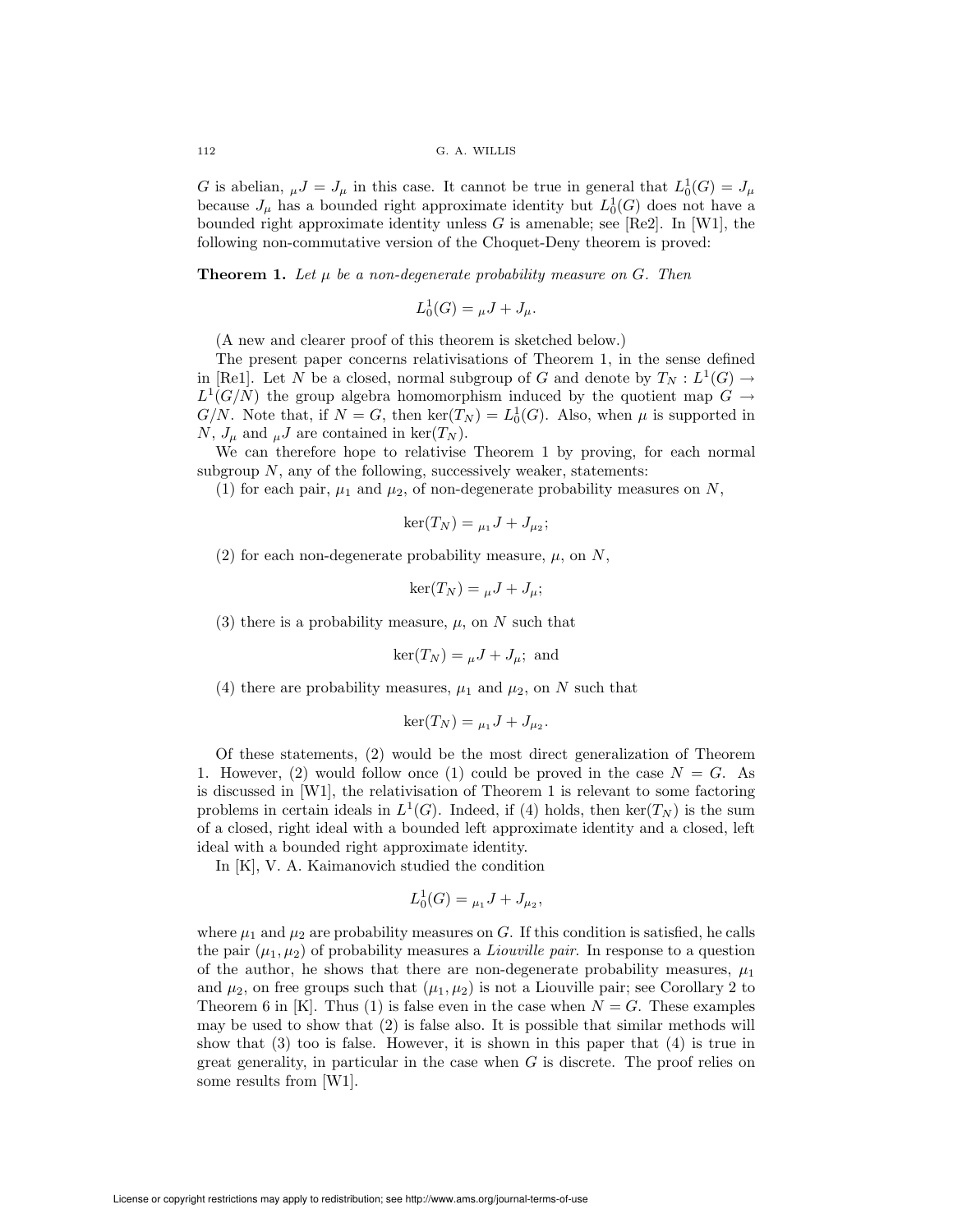#### Some lemmas

The first result required is Theorem 3.8 from [W1]. (There is a misprint in the statement there, the subscript 0 is missing from  $L_0^1(G)$ .)

**Theorem 1.** Let  $\mu$  be a non-degenerate probability measure on G. Then

$$
L_0^1(G) = \mu J + J_\mu.
$$

A sketch of a new proof of this theorem follows. It is shorter and clearer than that in [W1]. It also avoids some technical details which are given in [W1] but are not important in the present context. Another proof of this theorem has been given in  $[K]$ .

Sketch of proof. The result does not require  $G$  to be a group, merely a semigroup. In fact it suffices to prove the result for 'measured free semigroups' and then to pass to the general (semi)group case by quotienting.

Let  $(X, \mu)$  be a probability space, and let  $L^1(X, \mu)$  be the usual Lebesgue space. For each positive integer n let  $L_n$  be the space  $L^1(X^n, \mu^n)$ . Let A be the Banach space  $\mathcal{A} = (\bigoplus_{n=0}^{\infty} L_n)_{\ell^1}$  and denote elements of A by  $\mathbf{f} = (f_0, f_1, f_2, f_3, \dots)$ , where  $f_n$  belongs to  $L_n$ . (When  $n = 0$  put  $L_n = \mathbb{C}$ .) Then the maps from  $L_m \times L_n \to$  $L_{m+n}$ :  $(f_m, g_n) \mapsto f_m \otimes g_n$   $(m, n = 0, 1, 2, 3, ...)$  extend in a unique way to a Banach algebra product on  $A$ . This algebra is the  $L^1$ -algebra of the 'measured free semigroup with unit' generated by  $(X, \mu)$ . Define a map  $\phi : A \to \mathbb{C}$  by  $\phi(\mathbf{f}) = \sum_{n=0}^{\infty} (\int_{X^n} f_n d\mu^n)$ . Then  $\phi$  is a multiplicative linear functional and so  $\mathcal{A}_0 = \ker(\phi)$  is a closed, two-sided, codimension one ideal in  $\mathcal{A}$ .

Put  $\mathbf{u} = (0, 1_X, 0, 0, \dots)$ , where  $1_X$  is the constant function with value 1 and define  $J = \{f - fu : f \in \mathcal{A}\}$ . Then J is a closed, left ideal in A with a bounded right approximate identity. Since  $\phi(\mathbf{u}) = 1$ , J is contained in  $\mathcal{A}_0$ . A key step in the proof is to show that the quotient module  $A/J$  is isometrically isomorphic to  $L^1(X^{\infty}, \mu^{\infty})$ . The isomorphism is also an isomorphism of left A-modules when the A-module action on  $L^1(X^{\infty}, \mu^{\infty})$  is defined, for  $f_m$  in  $L_m$  and F in  $L^1(X^{\infty}, \mu^{\infty})$ , by

$$
(f_m.F)(x_1, x_2, x_3, \dots) = f_m(x_1, x_2, \dots, x_m) F(x_{m+1}, x_{m+2}, \dots).
$$

Now  $\mathcal{A}_0/J$  is mapped under the isomorphism to  $L_0^1(X^{\infty}, \mu^{\infty})$  and it may be shown, by using the ergodic theorem for operators as in Theorem 3.8 from [W1], that  $L_0^1(X^{\infty}, \mu^{\infty}) = [(1-\mathbf{u}).L^1(X^{\infty}, \mu^{\infty})]^{-}$ . Hence, by pulling back to A, we have that

$$
\mathcal{A}_0 = K + J,
$$

where  $K = \{f - uf \in \mathcal{A}\}$ . This completes the proof for the semigroup algebra A.

The result for group algebras may now be deduced. Since  $\mu$  is non-degenerate, it may be supposed that it is equivalent to the Haar measure on  $G$ —replace  $\mu$  by a convex combination of its powers if necessary. If G is discrete, there is a natural Banach algebra homomorphism from A to  $L^1(G)$  such that **u** is mapped to  $\mu$ . This homomorphism is surjective, maps  $\mathcal{A}_0$  to  $L_0^1(G)$ , K to  $\mu J$  and J to  $J_\mu$ . The result follows in this case. For G non-discrete, the range of the natural Banach algebra homomorphism is  $L^1(G)$  with unit adjoined and a further approximate identity argument is needed to reach the desired conclusion.

The second result required is Lemma 1.1 from [W1]. Although the statement given here is more general than that given in [W1], the proof is identical.

License or copyright restrictions may apply to redistribution; see http://www.ams.org/journal-terms-of-use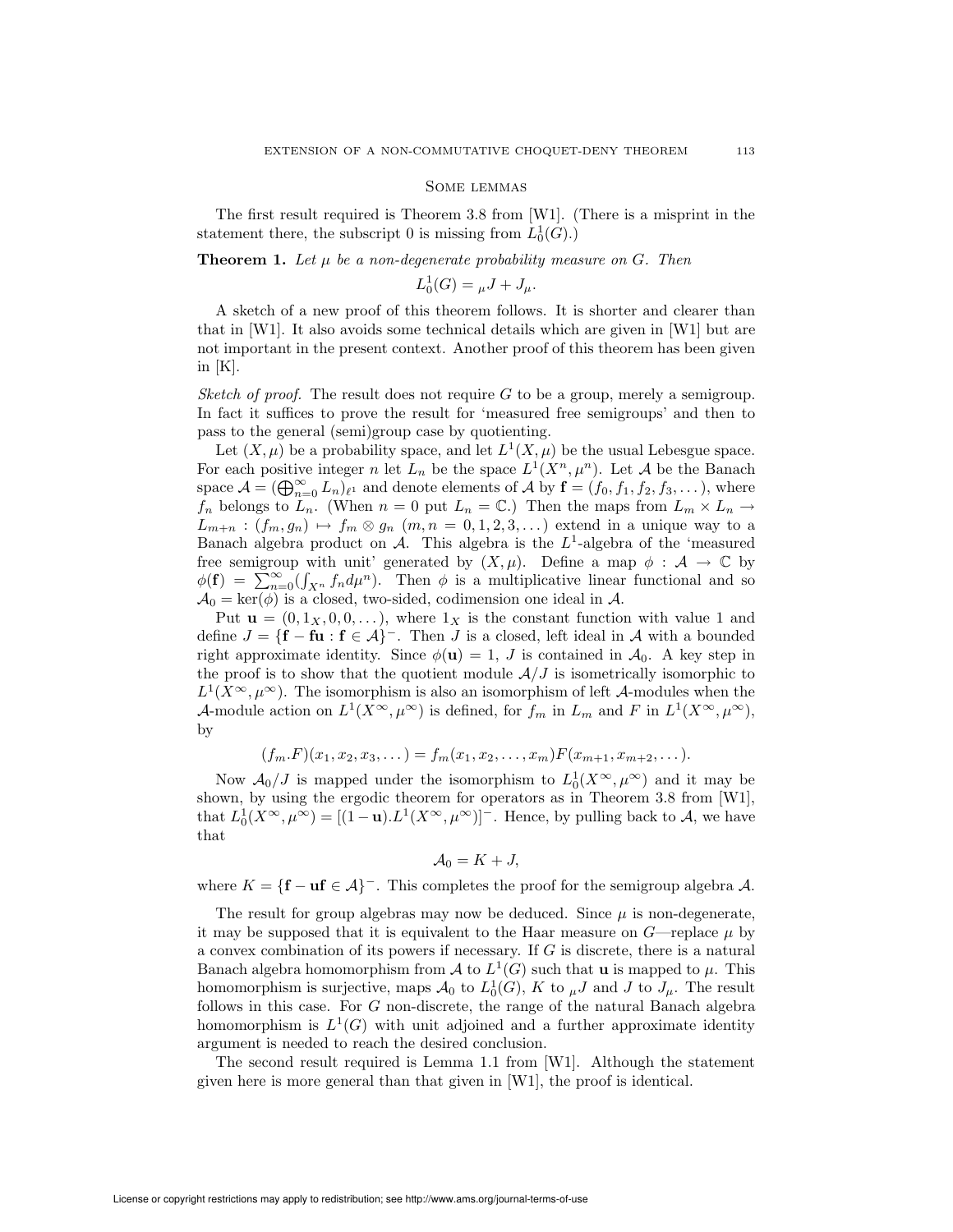**Theorem 2.** Let X be a Banach space, let  $\mathcal F$  be a norm-closed, convex semigroup of contraction operators on  $X$ , and let Y be a separable subspace of  $X$  such that:

(i)  $(I - T)X \subset Y$  for every T in F; and

(ii) for each  $\varepsilon > 0$  and each y in Y there is T in F with  $||Ty|| < \varepsilon$ .

Then there is T in F such that  $Y = [(I - T)X]$ <sup>-</sup>.

This theorem may be thought of as being a variant of Cohen's factorisation theorem. It says that, if Y can be approximated from below by subspaces of the form  $[(I-T)X]^-$ , then Y itself has this form.

#### THE RELATIVE CHOQUET-DENY THEOREM

We are now ready to prove a relative version of Theorem 1.

**Theorem 3.** Let G be a countable, discrete group, let N be a normal subgroup of  $G$ , and let  $\mu$  be a non-degenerate probability measure on N. Then there is a probability measure  $\hat{\mu}$  on N such that

$$
\ker(T_N) = \hat{\mu}J + J_{\mu}.
$$

*Proof.* Put  $X = L^1(G)/J_\mu$  and  $Y = \text{ker}(T_N)/J_\mu$ . Since G is countable, X is a separable space. For each probability measure  $\nu$  on N, let  $T_{\nu}$  be the operator on X induced by the convolution operator  $f \mapsto \nu * f$  on  $L^1(G)$ . Since  $\nu$  is supported on  $N, (I-T_{\nu})X \subset Y$ . Also,  $\mathcal{F} = \{T_{\nu} : \nu \text{ a probability measure on } N \}$  is a norm closed, convex semigroup of operators on  $X$ . Hence all of the conditions for Theorem 2 are satisfied except perhaps for (ii).

To complete the proof it will suffice to show that (ii) is satisfied because then Theorem 2 will imply that there is an operator  $T_{\hat{\mu}}$  in F such that  $\ker(T_N)/J_{\mu}$  =  $[(I - T_{\hat{\mu}})X]$ <sup>-</sup>. Pulling back to  $L^1(G)$  then yields

$$
\ker(T_N) = \hat{\mu}J + J_{\mu}
$$

as required.

Let  $f + J_\mu$  be in Y. Since it suffices to check (ii) on a dense subspace of Y, it may be supposed that f has finite support in  $G$ . Then f is supported on finitely many cosets,  $x_1N, x_2N,\ldots, x_nN$  of N, and so we have that  $f = \sum_{k=1}^n x_k * f_k$ , where  $f_k$ belongs to  $L_0^1(N)$  for each k and, with an abuse of notation,  $x_k$  denotes the point mass at  $x_k$  in  $G$ .

By replacing  $\mu$  with a convex combination of its powers if necessary, it may be supposed that  $\text{supp}(\mu) = N$ . Then it follows from Theorem 1 that, for each g in  $L_0^1(N)$ ,  $\|\mu^m g \mu^m\| \to 0$  as  $m \to \infty$ . In particular, given  $\varepsilon > 0$ , there is an  $m_1$  such that  $|| \mu^{m_1} f_1 \mu^{m_1} || < \varepsilon / n$ . Put  $\nu_1 = x_1 \ast \mu^{m_1} \ast x_1^{-1}$ . Then  $|| \nu_1 \ast (x_1 \ast f_1) \ast \mu^{m_1} || < \varepsilon / n$ and, since N is a normal subgroup,  $\nu_1$  is supported on N. Next,  $x_2^{-1} * \nu_1 * x_2 * f_2$ belongs to  $L_0^1(N)$  and so there is an  $m_2$  such that  $\|\mu^{m_2}*(x_2^{-1}*\nu_1*x_2*f_2)*\mu^{m_2}\|$  $\varepsilon/n$ . Put  $\nu_2 = x_2 * \mu^{m_2} * x_2^{-1} * \nu_1$ . Then  $\|\nu_2 * (x_2 * f_2) * \mu^{m_2}\| < \varepsilon/n$  and  $\nu_2$  is supported on N. Also, since  $x_2 * \mu^{m_2} * x_2^{-1}$  is a probability measure,  $\|\nu_2 * (x_1 * f_1)\mu^{m_1}\| < \varepsilon/n$ . Repeating this argument for each of the cosets  $x_1N, x_2N,\ldots, x_nN$  in turn, we find integers  $m_1, m_2, \ldots, m_n$  such that, putting

$$
\nu = \nu_n = (x_n * \mu^{m_n} * x_n^{-1}) * \cdots * (x_2 * \mu^{m_2} * x_2^{-1}) * (x_1 * \mu^{m_1} * x_1^{-1}),
$$

we have that  $\|\nu \times x_k \times f_k \times \mu^{m_k}\| < \varepsilon/n$  for each  $k = 1, 2, ..., n$ . It follows that  $\|\nu * f + J_\mu\| < \varepsilon$  and so (ii) is satisfied.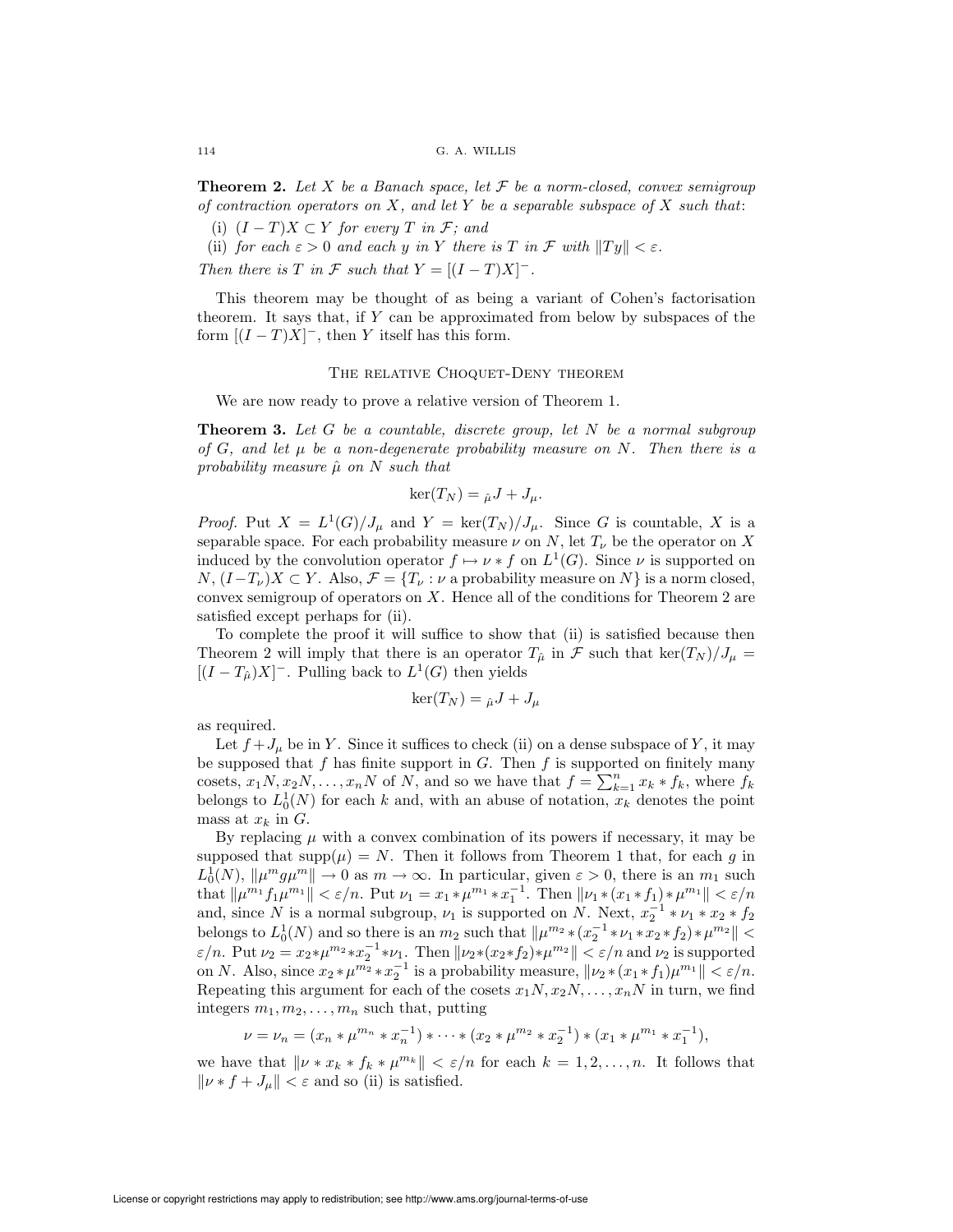A difficulty arises if it is attempted to extend the above proof to all locally compact groups because it is no longer possible to reduce the norm of f coset by coset.

One way to attempt to avoid this difficulty is to use structure theory for locally compact groups. The next theorem deals with the connected case. For this, note that each locally compact group, G, has a greatest amenable, normal subgroup N. If G is also separable or compactly generated, then, by [W1], Proposition 5.5, there are non-degenerate probability measures,  $\mu$ , on G with ker $(T_N) \subset J_\mu$ .

**Theorem 4.** Let G be a connected locally compact group, and let  $N$  be its greatest closed, normal, amenable subgroup. Let  $\mu_1$  and  $\mu_2$  be non-degenerate probability measures on G such that  $\ker(T_N) \subset J_{\mu_1}$  and  $\ker(T_N) \subset J_{\mu_2}$ . Then

$$
L_0^1(G) = \mu_1 J + J_{\mu_2}.
$$

*Proof.* As shown in [M-Z], G has a compact, normal subgroup, K, such that  $G/K$  is a Lie group. Since compact groups are amenable, it follows that  $G/N$  is a connected Lie group. Since solvable groups are amenable, it follows that  $G/N$  is semisimple. Hence we may suppose that  $G$  is a connected, semisimple, Lie group.

If  $\mu$  is any non-degenerate probability measure on a connected, semisimple Lie group, then  $L^1(G)/J_\mu$  is isomorphic to  $L^1(B(T), \nu)$ , where  $B(G)$  is the maximal boundary defined by Furstenberg and  $\nu$  is a quasi-invariant measure on  $B(G)$ ; see  $[F]$ , Theorem 5.3 and [W1], Section 2. Since G acts transitively on  $B(G)$ , all quasi-invariant measures on  $B(G)$  are equivalent. Hence the left  $L^1(G)$ -modules  $L^1(G)/J_{\mu_1}$  and  $L^1(G)/J_{\mu_2}$  are isomorphic.

Theorem 1 shows that the closure of  $(\delta_e - \mu_1) * L^1(G)/J_{\mu_1}$  has codimension one in  $L^1(G)/J_{\mu_1}$ . Since  $L^1(G)/J_{\mu_1}$  and  $L^1(G)/J_{\mu_2}$  are isomorphic  $L^1(G)$ -modules, it follows that the closure of  $(\delta_e - \mu_1) * L^1(G)/J_{\mu_2}$  has codimension one in  $L^1(G)/J_{\mu_2}$ . The assertion of the theorem follows.

**Corollary 1.** Let  $G$  be a locally compact group, and let  $N$  be a connected, closed, normal subgroup. Then there is a non-degenerate probability measure on N such that

$$
\ker(T_N) = \mu J + J_\mu.
$$

*Proof.* Let f be in  $\ker(T_N)$ . Then, for almost every x in G,  $\int_N f(xy) dm_N(y) = 0$ . Hence, by the theorem,  $\int_N |(\mu^n * f * \mu^n)(xy)| dm_N(y) \to 0$  as  $n \to \infty$  for almost every  $x$  in  $G$ . Therefore

$$
\|\mu^n * f * \mu^n\|_1 = \int_G |(\mu^n * f * \mu^n)(x)| dm_G(x)
$$
  
= 
$$
\int_{G/N} \int_N |(\mu^n * f * \mu^n)(xy)| dm_N(y) dm_{G/N}(\dot{x})
$$
  

$$
\to 0 \text{ as } n \to \infty
$$

by the dominated convergence theorem.

The remaining difficulty with proving Theorem 3 for arbitrary locally compact groups therefore is the totally disconnected case. This case can perhaps be dealt with by using techniques from [W2].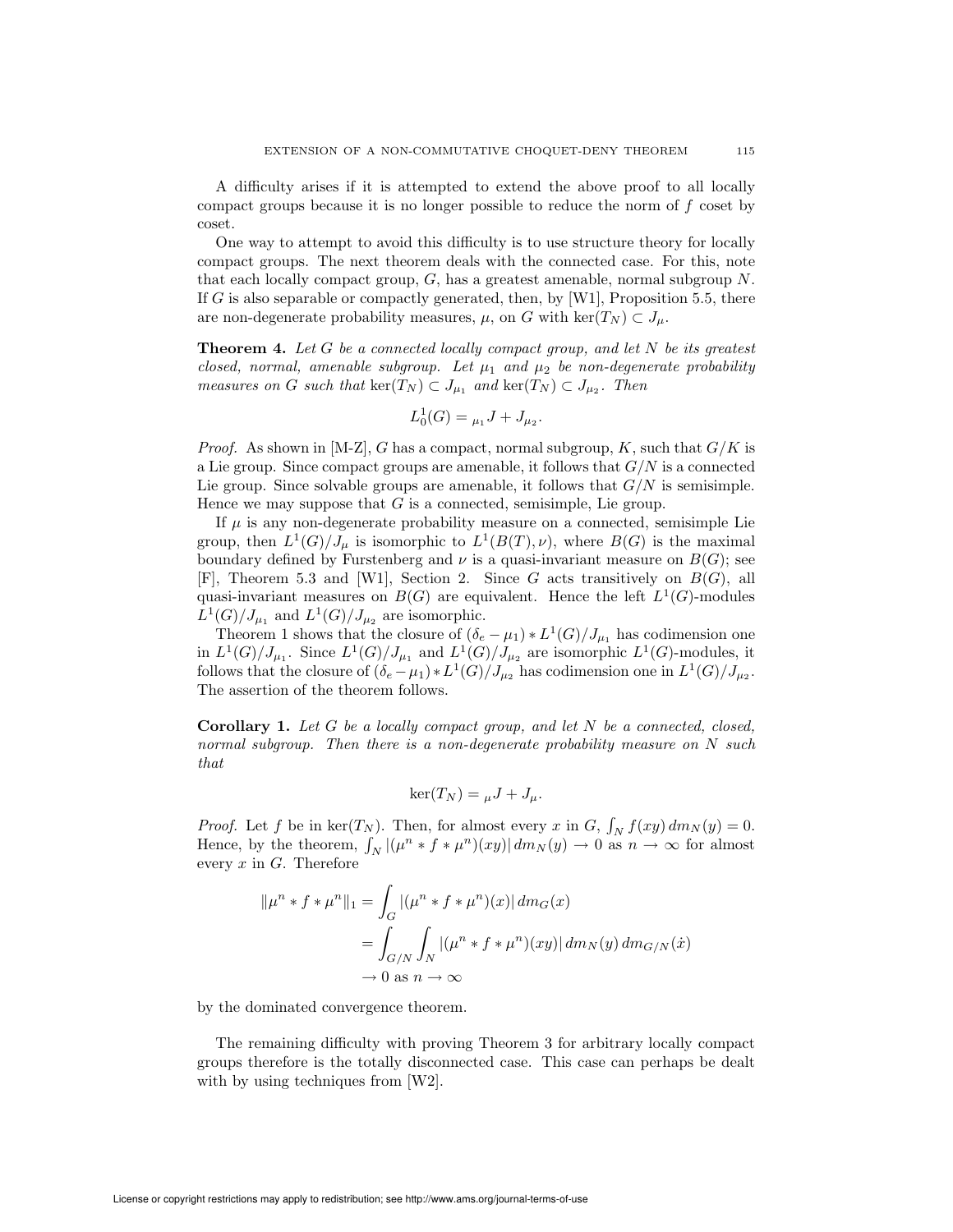### THE STRUCTURE OF GROUP ALGEBRAS

The decomposition of  $\ker(T_N)$  given in Theorem 3 answers some open questions about the structure of group algebras. The first question concerns factoring in various ideals in  $L^1(G)$ . It follows from Theorem 3 and the factorisation theorem of Cohen that, if G is discrete and N is a normal subgroup of  $G$ , then each element of ker( $T_N$ ) is a sum of two products. (Each element of  $\ell^1(G)$  is supported on a countable subgroup of G and so the theorem may be applied to arbitrary groups.) A similar conclusion may be drawn about some other ideals.

**Theorem 5.** Let G be a discrete group, and let I be a closed ideal in  $\ell^1(G)$  such that  $\ell^1(G)/I$  is finite dimensional and commutative. Then each element of I is a sum of three products of elements of I.

*Proof.* Put N equal to the commutator subgroup of G. Then N is a normal subgroup of  $G, \ell^1(G)/\ker(T_N) \simeq \ell^1(G/N)$ , which is commutative, and  $\ker(T_N) \subset I$ . It follows that  $I/\ker(T_N)$  is isomorphic to a finite codimensional ideal in the commutative group algebra  $\ell^1(G/N)$  and hence that  $I/\ker(T_N)$  has a bounded approximate identity.

Let f be in I. Then, since  $I/\ker(T_N)$  has a bounded approximate identity, there are  $g_1$  and  $g_2$  in I such that  $f - g_1 * g_2$  is in ker( $T_N$ ). It follows from Theorem 3 that there are  $a_i$  and  $b_i$  in ker( $T_N$ ) such that  $f - g_1 * g_2 = a_1 * a_2 + b_1 * b_2$ . Therefore  $f$  is a sum of three products.

This last result improves the main theorem in [W3], where factorisation was shown for finitely generated groups only and where the number of products depended on the number of generators of G and the codimension of I.

It is possible to prove for non-discrete G also that any ideal in  $L^1(G)$  which has finite dimensional, commutative quotient factors. This can be done by using the above result for discrete groups and techniques from [W4]. However, a better proof would be one obtained by extending Theorem 3 to the non-discrete case.

Theorem 3 also provides an answer to a question of H. Reiter concerning closed, left ideals in group algebras. He asks, in [Re1], 8.4.6: if I is a closed, left ideal in  $L^1(G)$  and N is a closed, normal subgroup of G, is the image of I in the quotient algebra  $L^1(G)/\ker(T_N)$  a closed ideal? (It is clear that this image is an ideal and so the point of the question is whether it is closed.) This is equivalent to the question as to whether the left ideal  $I + \text{ker}(T_N)$  is closed in  $L^1(G)$ .

In [Re1] Reiter showed that, in the case when N is an amenable group,  $I + \text{ker}(T_N)$ is closed. However, examples show that the answer to Reiter's question, at least in the generality in which it was asked, is 'no'. Some examples given in [J] show that it is necessary to suppose that  $N$  is amenable in order to obtain his result for all left ideals. Furthermore in  $\lbrack \mathrm{Ri} \rbrack$  it is shown that, if N is not amenable and has infinite index in G, then there are closed subspaces of  $L^1(G)$ , invariant under left translation by elements of  $N$ , whose image under  $T_N$  is not closed. Here is another example showing that amenability is necessary.

**Example.** Let  $\mathbb{F}_2$  be the free group with generators a and b. Then the left ideal  $\ell^1(\mathbb{F}_2) * (\delta_e + \delta_a + \delta_b)$  is closed in  $\ell^1(\mathbb{F}_2)$ ; see [W5], Corollary 2.5. Now let N be the commutator subgroup of  $\mathbb{F}_2$ . Then  $\ell^1(\mathbb{F}_2)/\ker(T_N) \simeq \ell^1(\mathbb{F}_2/N) \simeq \ell^1(\mathbb{Z}^2)$ . The image of  $\ell^1(\mathbb{F}_2) * (\delta_e + \delta_a + \delta_b)$  in this commutative group algebra is a singly generated ideal which is easily seen to be not closed.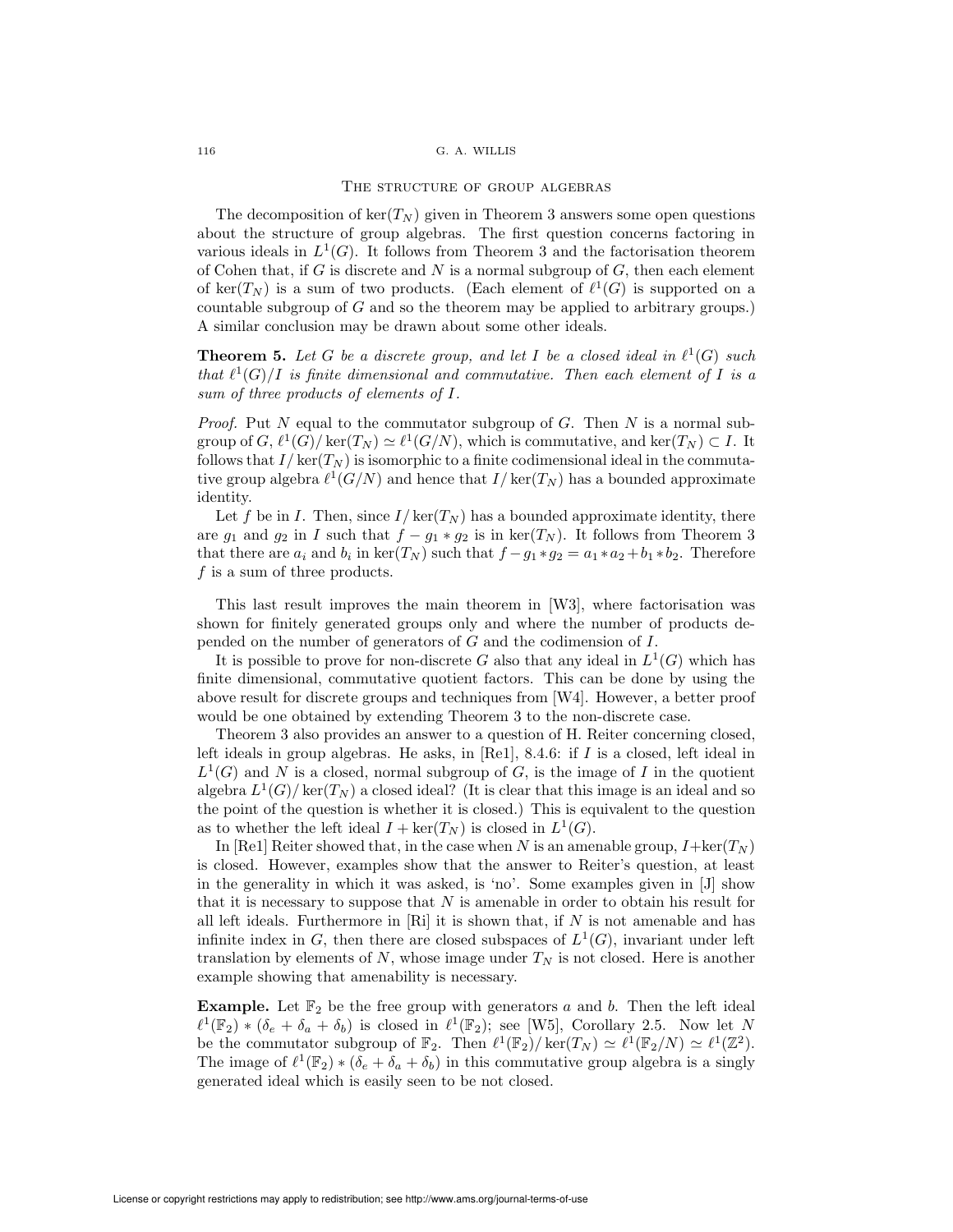If, however,  $I$  is not just a left ideal but is two-sided, then Reiter's theorem does extend to the case when  $N$  is not amenable.

**Theorem 6.** Let N be a normal subgroup in the discrete group  $G$ , and let I be a two-sided ideal in  $\ell^1(G)$ . Then  $I + \text{ker}(T_N)$  is a closed ideal in  $\ell^1(G)$ .

*Proof.* It suffices to show that, if  $\{f_n\}_{n=1}^{\infty}$  is an absolutely summable sequence in  $I + \text{ker}(T_N)$ , then its sum,  $\sum_{n=1}^{\infty} f_n$ , is also in  $I + \text{ker}(T_N)$ .

For this, let  $\mu_1$  and  $\mu_2$  be probability measures such that

$$
\ker(T_N) = \mu_1 J + J_{\mu_2}
$$

and suppose that  $f_n = h_n + k_n$ , where  $h_n$  is in I and  $k_n$  in ker( $T_N$ ). Then for each *n* there are probability measures  $\lambda_1^{(n)}$  and  $\lambda_2^{(n)}$ , convex combinations of powers of 1 and  $\lambda_2$  $\mu_1$  and  $\mu_2$  respectively, such that  $\|\lambda_1^{(n)} * k_n * \lambda_2^{(n)}\| < 2^{-n}$ , so that the sequence  $\{\lambda_1^{(n)} * k_n * \lambda_2^{(n)}\}_{n=1}^{\infty}$  is absolutely summable. Since  $\lambda_1^{(n)}$  and  $\lambda_2^{(n)}$  are probability measures, the sequence  $\{\lambda_1^{(n)} * f_n * \lambda_2^{(n)}\}_{n=1}^\infty$  is also absolutely summable. Hence the series  $\sum_{n=1}^{\infty} \lambda_1^{(n)} * h_n * \lambda_2^{(n)}$  is absolutely convergent.

Let  $h = \sum_{n=1}^{\infty} \lambda_1^{(n)} * h_n * \lambda_2^{(n)}$ . Then, since I is a closed ideal, h belongs to I. The sequence  $\{f_n - \lambda_1^{(n)} * h_n * \lambda_2^{(n)}\}_{n=1}^{\infty}$  is also absolutely summable and, furthermore,  $f_n - \lambda_1^{(n)} * h_n \lambda_2^{(n)}$  belongs to ker( $T_N$ ) for each n. Hence, since ker( $T_N$ ) is closed,  $k = \sum_{n=1}^{\infty} f_n - \lambda_1^{(n)} * h_n * \lambda_2^{(n)}$  belongs to ker $(T_N)$ . Therefore  $\sum_{n=1}^{\infty} f_n = h + k$ , which is in  $I + \text{ker}(T_N)$ .

The argument used to deduce Theorem 6 from Theorem 3 and that used by Reiter are particular instances of a general theorem proved by Rudin; see [Ru], Theorem 4.2. Of course, a version of Theorem 6 for non-discrete groups would hold if Theorem 3 could be extended to cover the non-discrete case.

#### **REFERENCES**

- [B-D] F. F. Bonsall and J. Duncan, Complete Normed Algebras, Springer-Verlag, Berlin, Heidelberg, New York, 1973. MR 54:11013
- [C-D] G. Choquet and J. Deny, Sur l'équation de convolution  $\mu = \mu * \sigma$ , C. R. Acad. Sci. Paris Sér. Paris I Math. 250 (1960), 799–801. MR 22:9808
- [D-S] N. Dunford and J. T. Schwartz, Linear Operators. Part I, Interscience, New York, 1957. MR 90g:47001a
- [F] H. Furstenberg, A Poisson formula for semi-simple Lie groups, Ann. of Math. 77 (1963), 335–386. MR 26:3820
- [H-R] E. Hewitt and K. A. Ross, Abstract harmonic analysis. I, Springer-Verlag, Berlin, Heidelberg, New York, 1963. MR 28:158
- [J] B. E. Johnson, Some examples in harmonic analysis, Studia Math. 48 (1973), 181–188. MR 49:3456
- [K] V. A. Kaimanovich, Bi-harmonic functions on groups, C. R. Acad. Sci. Paris Sér. I Math. 314 (1992), 259–264. MR 93e:60160
- [M-Z] D. Montgomery and L. Zippin, Topological transformation groups, Interscience, New York, 1955. MR 17:383b
- [Re1] H. Reiter, *Classical harmonic analysis*, Oxford University Press.
- [Re2] H. Reiter, Sur certains idéaux dans  $L^1(G)$ , C. R. Acad. Sci. Paris Sér. A-B 267 (1968), A882–A885. MR 39:6025
- [Ri] H. Rindler, Über ein Problem von Reiter und ein Problem von Derighetti zur Eigenschaft P<sup>1</sup> lokalkompakter Gruppen, Comment. Math. Helv. 48 (1973), 492–497. MR 49:1008
- [Ru] W. Rudin, Spaces of type  $H^{\infty} + C$ , Ann. Inst. Fourier (Grenoble) 25, No. 1 (1975), 99–125. MR 57:7134; MR 51:13692